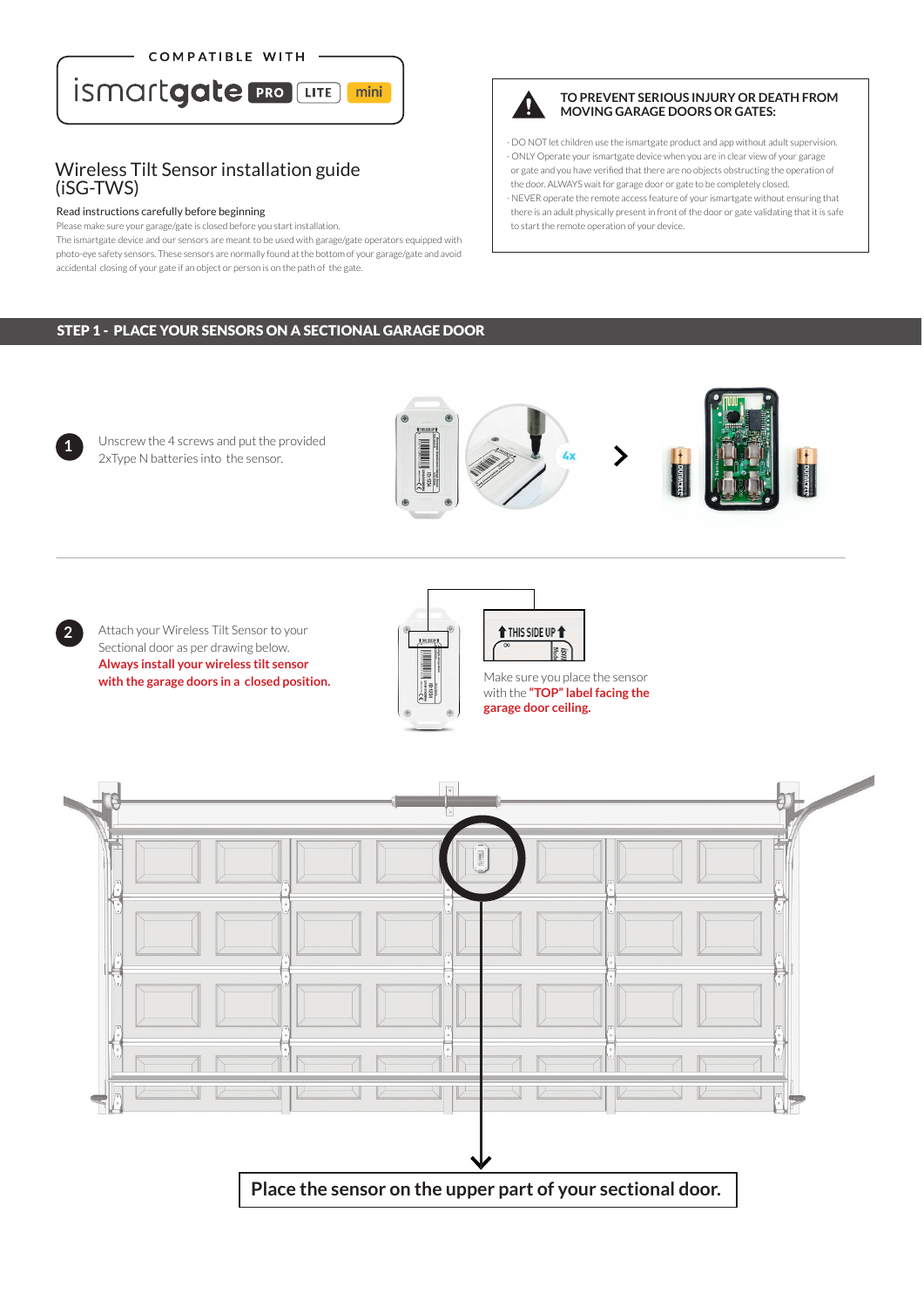# **İSMArtgate PRO LITE**

WARNING: If you are configuring the **ismartgate** for the first time with a wireless sensor, please refer to our online manual which can be found in the following link: https://setup.ismartgate.com or visit our website for more information.



Open the ismartgate access app and click on the CONFIGURATION icon.



In the CONFIGURATION menu, please select "Doors".



If you haven't done so yet, please enable the Door you will use with the wireless sensor.



In the "Door" CONFIGURATION section, choose **Wireless (ISG-TWS)** sensor type.



Finally, scroll down and hit the "Update" button to finish sensor set up in the app.

### STEP 2 - PROGRAMMING SENSOR DURING ismartgate MINI INSTALLATION

## ismartgate

WARNING: If you are configuring the **ismartgate** for the first time with a wireless sensor, please refer to our online manual which can be found in the following link: https://setup.ismartgate.com or visit our website for more information.

| all movistar | 15:35 | 907887                  |
|--------------|-------|-------------------------|
| $\circ$      | mini  | Ô                       |
| mini1        |       | 13.8°C 56.8°F III<br>z, |
|              | M     |                         |
|              |       |                         |
|              |       |                         |
|              |       | 'n                      |
|              |       |                         |
|              |       |                         |
|              |       |                         |
|              |       |                         |
|              |       |                         |
|              |       |                         |
|              |       |                         |
|              |       |                         |
|              |       |                         |
|              |       |                         |
|              |       |                         |
|              |       |                         |
|              |       |                         |







 $\mathbf{\times}$ Doors Door Mode Garage ADVANCED Door Nam mini1 Wireless (ISG-TWS) Sensor type Sensor ID 6c75 How to connect sensor  $\frac{1}{2}$